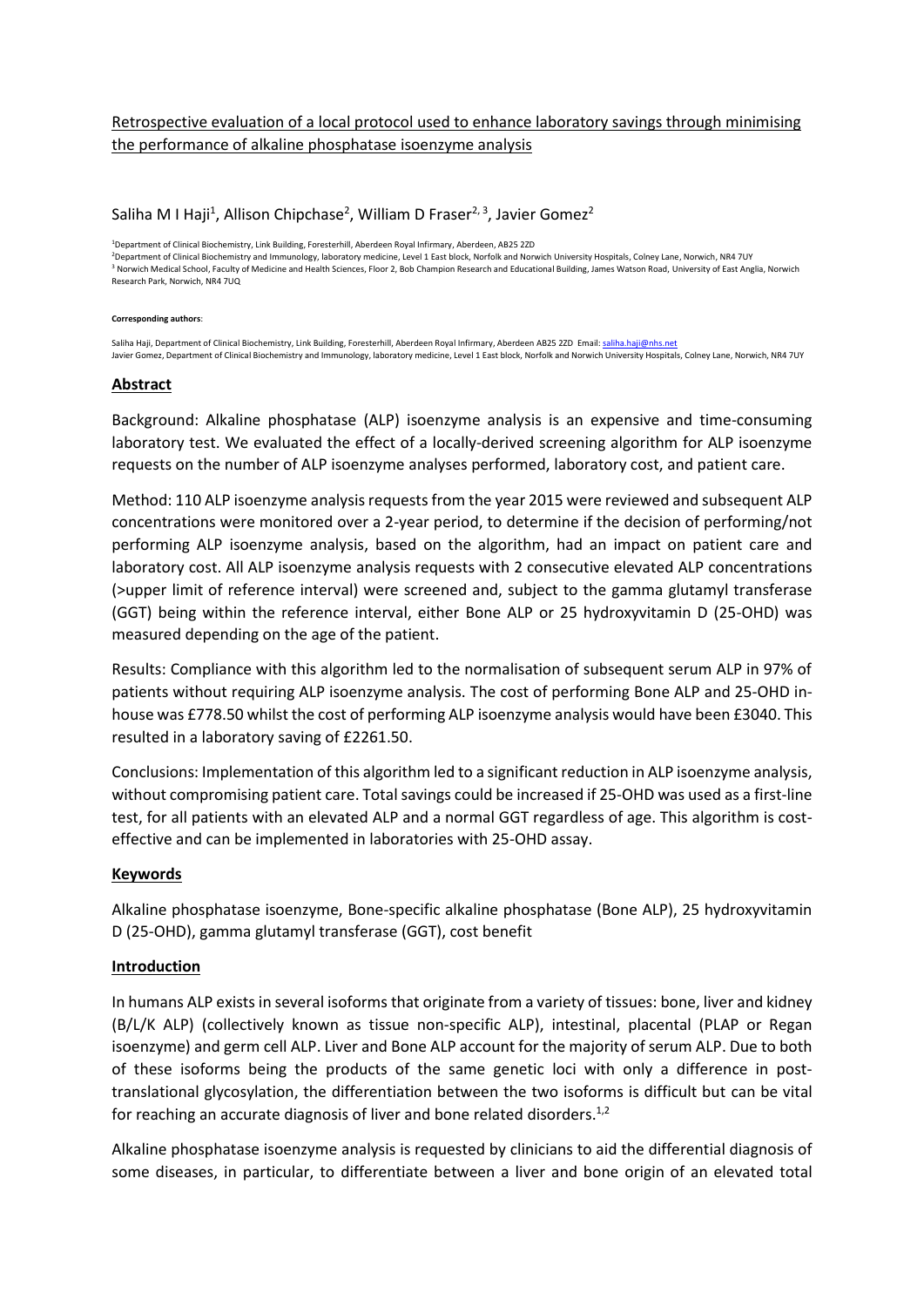serum ALP. The current analytical technique that is used to separate ALP isoenzymes is electrophoresis. This technique is laborious, expensive and requires specialist interpretation. Consequently, this method cannot satisfy the requirements for inclusion as part of a routine screening panel for determining the cause of an elevated serum ALP.<sup>3</sup> Analysis of Bone ALP and GGT will establish, in the majority of cases, liver and/or bone origin of the elevated total serum ALP. The resulting effect is a reduced turnaround time and improved patient care due to an earlier diagnosis and hence an earlier management plan. We introduced a screening algorithm for all ALP isoenzyme requests in 2015 to evaluate the clinical and cost effectiveness of performing these additional tests, as opposed to the traditional ALP isoenzyme electrophoresis.

# **Method**

At Norfolk and Norwich University Hospitals (NNUH) all ALP isoenzyme analysis requests are vetted according to the screening algorithm outlined in Figure 1. GGT concentration was evaluated if the total serum ALP was found to be elevated (i.e. above the age and gender-related reference interval). Depending on the age of the patient, above or below 65 years, if a normal GGT activity (within the reference interval) was obtained despite a raised total ALP, either 25-OHD or Bone ALP analysis was performed via liquid chromatography tandem-mass spectrometry method (LC-MS/MS) (Waters Corp., Milford, MA, USA) or an enzyme linked-immunosorbant assay (Ostase® BAP EIA, IDS, Tyne & Wear, U.K.) respectively. The measurement of these analytes was dependant on the age of the patient (≥65 years was used as a cut-off for this algorithm (see Figure 1). For this study, the results of ALP, GGT, 25- OHD and/or Bone ALP in all ALP isoenzyme analysis requests, during the year 2015 (total 110), were collated, and the total serum ALP monitored for two years in order to evaluate the clinical effectiveness of following this screening algorithm.

To evaluate the cost-effectiveness of this algorithm, the total cost of performing Bone ALP and 25- OHD in these 110 ALP isoenzyme requests was calculated and compared against the potential cost of ALP isoenzyme analysis at a referral laboratory.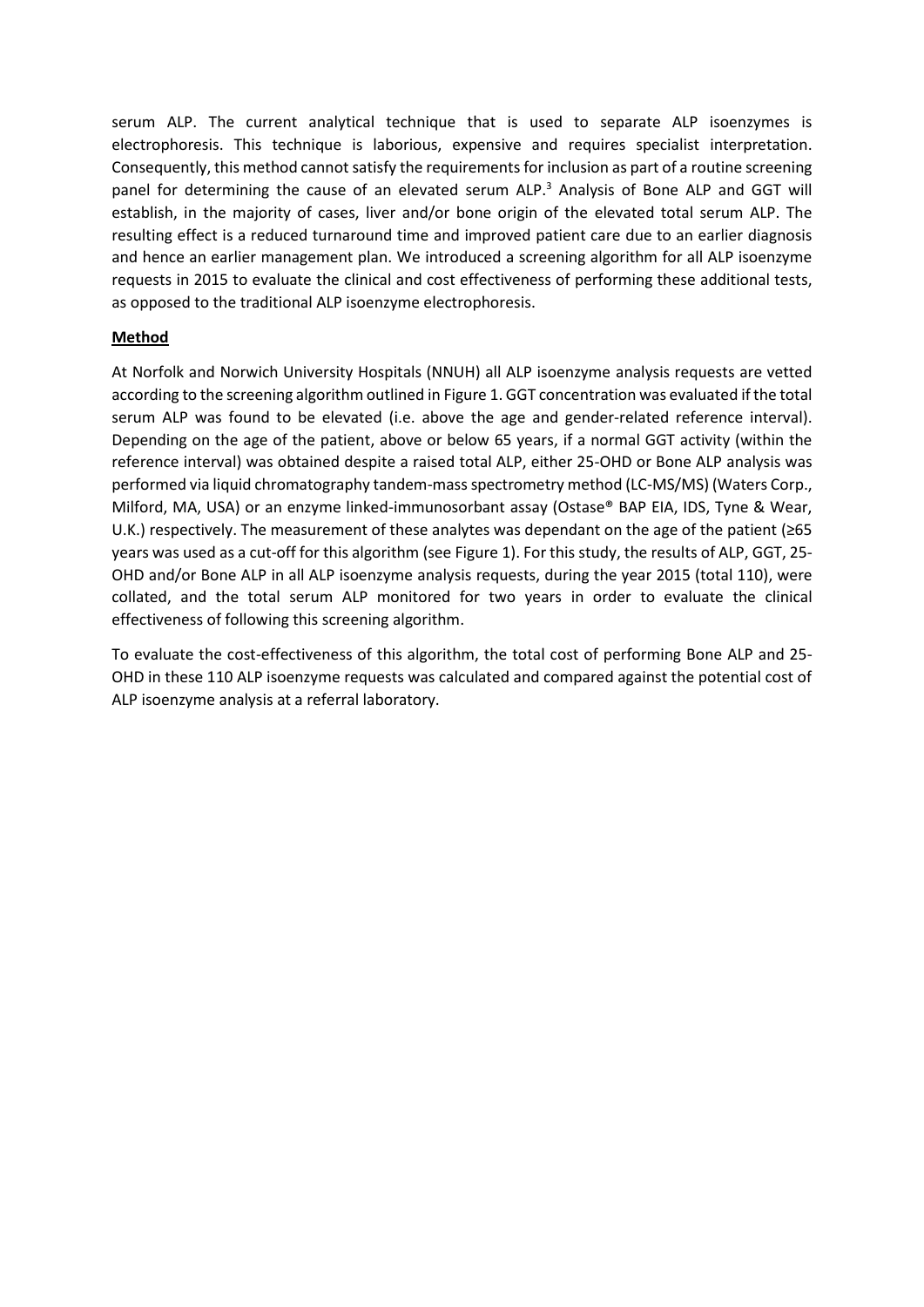#### **Figure 1: Current ALP isoenzyme screening algorithm at Norfolk and Norwich University Hospitals**



isoenzyme request Comment B: Elevated GGT suggests liver as likely origin of abnormal ALP, therefore ALP isoenzymes not performed. Any other possible cause of elevated GGT, e.g. drugs? Comment C: GGT Normal, Bone ALP added by laboratory in response to ALP isoenzyme request. Comment D: Normal Bone ALP suggests non-bone origin of elevated ALP levels. Comment E: Elevated Bone ALP suggests bone origin of elevated ALP levels, therefore ALP isoenzymes not performed. Comment F: GGT normal. Vitamin D deficiency identified. therefore ALP isoenzymes not performed. VitaminD deficiency is recognised as a common cause of elevated ALP levels. Suggest supplementation to correct vitamin D deficiency, then re-test AIP (not 25-OHD) in three months to confirm correction of ALP. Comment G: GGT normal. Vitamin D added by laboratory in response to ALP isoenzyme request. Comment H: ALP and GGT elevated. In the presence of adequate vitamin D levels, source of elevated ALP is likely to be liver, therefore ALP isoenzymes not performed. Comment I: ALP and GGT both elevated. Vitamin D deficiency identified. Suggest liver as a source of elevated ALP, with

Comment A: GGT added by laboratory in response to ALP

contributions from effects of vitamin D deficiency. Suggest supplementation to correct vitamin D deficiency, then re-test LFT in three months to confirm liver source.

Note: \*Elevated GGT in at least two consecutive results corresponding with elevated ALP results. \*\*For requests from primary care, if ALP concentration is >200 IU/L, and patient is ≥70 years, add Bone ALP irrespective of other results and recommend referral for further investigation.

## **Results**

## *i) Number of avoided ALP Isoenzyme analyses*

Data from 110 ALP isoenzyme analysis requests were evaluated. In 31 requests the ALP concentration was within or below the reference interval and ALP isoenzyme request was rejected. One sample for a pregnant patient was sent for ALP isoenzyme analysis upon request from the clinician. The remaining ALP isoenzyme requests (n=78) met the criteria for screening via the pathway outlined in Figure 1. On reviewing subsequent total serum ALP concentrations over a two year period, all those patients with an elevated ALP had normalised (to within the manufacturer stated age and gender-specific reference interval) with the exception of two patients that had died during this period.

## *ii) Turnaround times*

The average turnaround times for performing 25-OHD and Bone ALP in the years 2015/16 were 22 and 37 days, respectively. Reviewing the turnaround time for 25-OHD in 2017, post-introduction of in-house automated immunoassay for 25-OHD, the turnaround time was reduced to <24 hours.

## *iii) Staff time*

ALP isoenzyme testing and interpretation freed 108 hours of highly specialised Biomedical Scientist's (band 7) time per year. The automated tests and the implementation of the full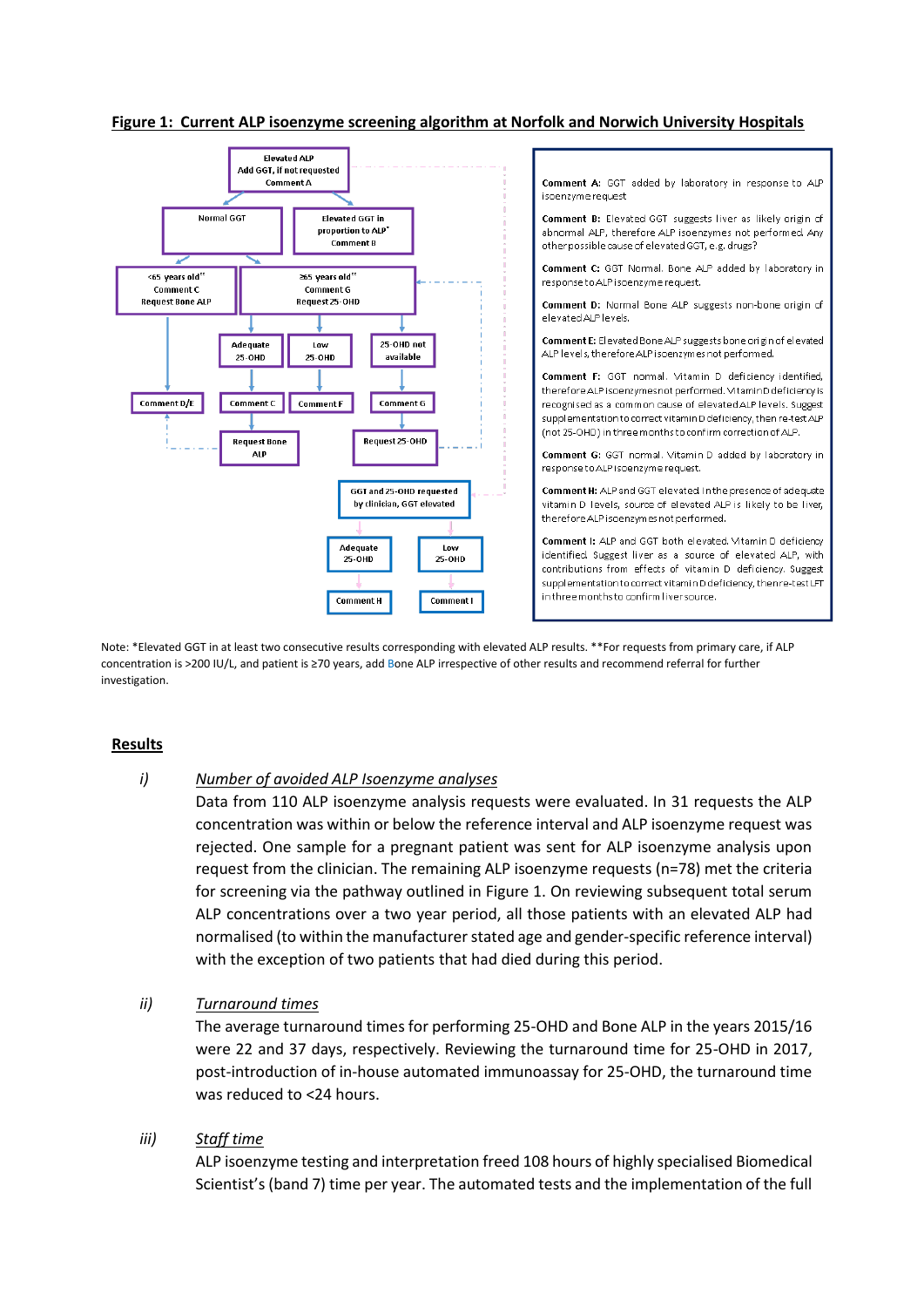protocol required similar staff time, however this was delegated to a less specialised Biomedical Scientist.

*iv) Costs*

The total cost (labour, reagents and equipment use) of performing 25-OHD and Bone ALP was £5.00 and £16.50 per request, respectively. The cost of performing ALP isoenzyme analysis for all 110 requests at a referral laboratory would have equalled £3040. By performing 25-OHD and Bone ALP according to the current algorithm, the total laboratory savings, at the end of 2015, was £2261.50.

*v) Additional findings*

When monitoring the ALP concentration post vitamin D replete, as per comment F (see Figure 1), total serum ALP had not normalised by 3 months (n=17). On average, ALP concentrations required 6 months to normalise following vitamin D replacement (20, 000 international units (IU) weekly for a duration of 3 months followed by 1,000 IU daily for 3 months). On 9 occasions a request for 25-OHD was made separately from the ALP isoenzyme analysis request and bypassed the screening algorithm. From these 9 patients, 7 were found to be 25-OHD deficient or insufficient (results between 15-30 and 30-50 nmol/L, respectively) in addition to having an elevated Bone ALP.

# **Discussion and Conclusions**

From evaluating the effectiveness of the algorithm outlined in Figure 1, we have demonstrated that the use of this pathway can lead to increased laboratory savings. The total laboratory savings from the implementation of this screening algorithm, of £2261.50 in 2015 indicates that this algorithm is costeffective, as it meets the cost of the assays in the algorithm, as well as providing additional savings that can be used for other purposes within the laboratory. Additionally, the introduction of this screening algorithm could save time of highly specialised laboratory staff by avoiding unnecessary ALP isoenzyme analysis and interpretation. A run of ALP isoenzyme through gel electrophoresis (Sebia, Surrey, U.K.), from assay set-up to the clinical interpretation of results, can take up to 3-4 hours (depending on batch size). In comparison to this, the screening of requests for ALP isoenzyme analysis with this algorithm can be performed within minutes.

The use of this algorithm provided a clear differentiation between liver and bone related cause of the increased total serum ALP in the majority of samples, which are the most frequent reasons for ALP isoenzyme requests.<sup>2,4</sup> A study carried out by Zhan *et al*.<sup>2</sup> highlighted that when liver ALP isoenzyme predominated over Bone ALP isoenzyme in traditional ALP isoenzyme analysis via gel electrophoresis, there was an increase in errors associated with the measurement of Bone ALP isoenzyme, which required visual determination to differentiate the two ALP fractions. This error can compromise the accuracy of Bone ALP estimation in certain patient groups for example patients with cholangitis or intrahepatic space-occupying lesions.<sup>2</sup> By measuring Bone ALP via an immunoassay, diminishes the possibility of error associated with visual determination.

Performing 25-OHD as a first-line additional test on those patients with elevated ALP and normal GGT, regardless of age, could lead to a further increase in laboratory savings by avoiding the performance of Bone ALP testing.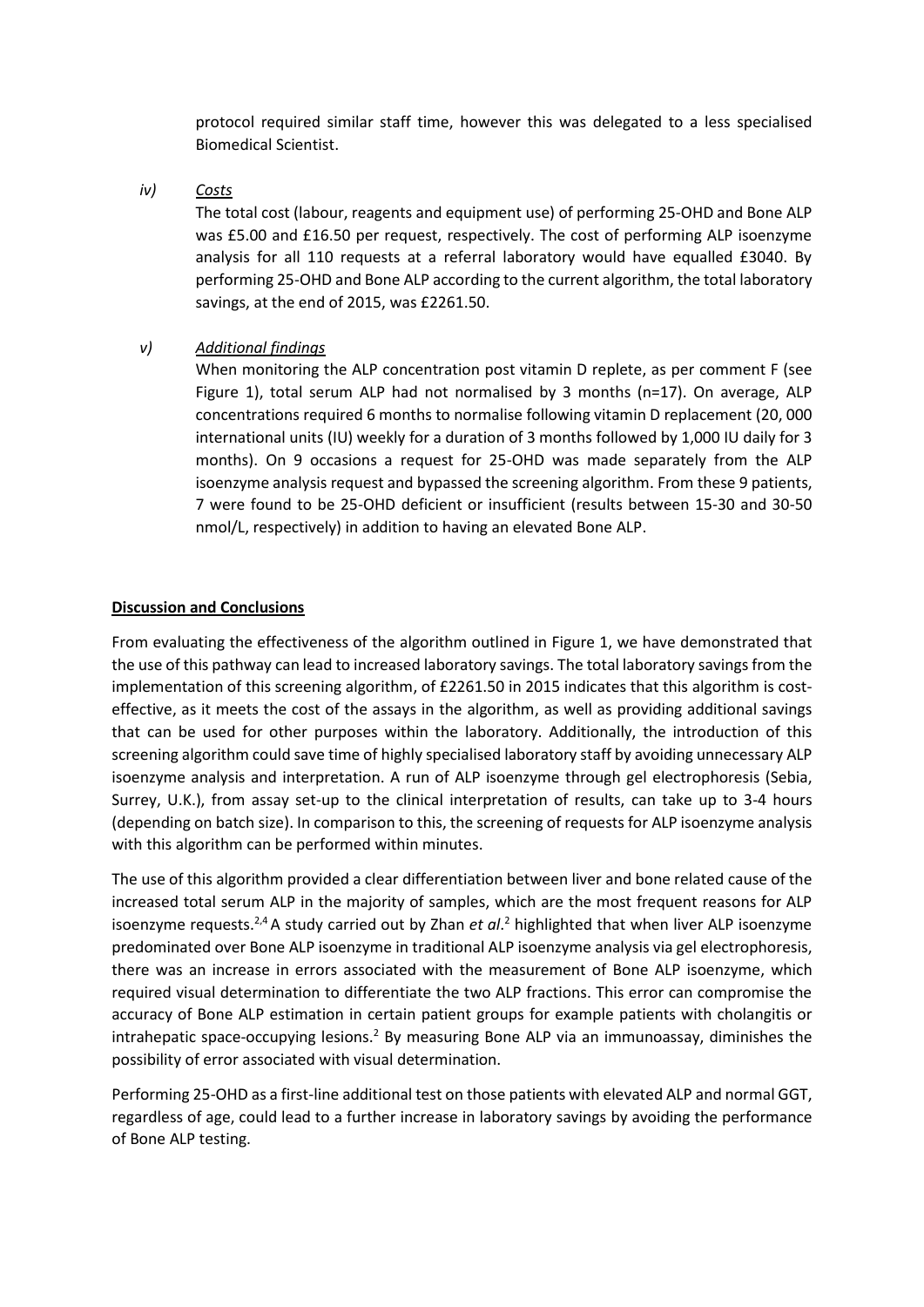Applied in this protocol, ALP proved a reliable and cost effective marker of the efficacy of vitamin D supplementation. It was noted that the 3 months time-frame stated in comment F was insufficient to allow all ALP concentrations to normalise. On average, ALP normalised after 6 months of vitamin D supplementation. Following this study, we have changed our comment so that clinicians request ALP measurement 6-9 months after commencing vitamin D.

The application of the screening algorithm in 2015, and the addition of Bone ALP and 25-OHD analyses, increased the turnaround time in comparison to the ALP isoenzyme analysis; however, at this point in time the 25-OHD analysis was performed using a LC-MS method. Following the introduction of the Abbott Architect immunoassay method (Abbott, Maidenhead, U.K.), the turnaround time for the 25- OHD assay was reduced to <24 hours.

We highlight the impact of the ALP screening algorithm on laboratory cost and the benefit of performing 25-OHD and Bone ALP in aiding the discrimination between liver and bone related causes of an increased total serum ALP. A limitation of this algorithm is that a clear conclusion detailing the possibility of Regan or placental isoenzyme is not provided in cases where ALP is increased along with normal Bone ALP, 25-OHD and GGT. If the clinical history is indicative of a malignancy then ALP isoenzyme analysis can be requested by the clinician if bone-ALP, GGT and 25-OHD are within the reference interval. Following this study a further comment, suggesting the possibility of Regan or placental isoenzyme where GGT, Bone ALP and 25-OHD are within the reference interval, has been included into this algorithm.

# **References**

- 1. Noda S, Yamada A, Nakaoka K, et al. 1-alpha,25-Dihydroxyvitamin D 3 up-regulates the expression of 2 types of human intestinal alkaline phosphatase alternative splicing variants in Caco-2 cells and may be an important regulator of their expression in gut homeostasis. Nutrition Research. 2017; 46: 59-67.
- 2. Zhan F, Watanabe Y, Shimoda A, et al. Evaluation of serum bone alkaline phosphatase activity in patients with liver disease: Comparison between electrophoresis and chemiluminescent enzyme immunoassay. Clinica Chimica Acta. 2016; 460: 40-45.
- 3. Tobiume H. Serum Bone Alkaline Phosphatase Isoenzyme Levels in Normal Children and Children with Growth Hormone (GH) Deficiency: A Potential Marker for Bone Formation and Response to GH Therapy. Journal of Clinical Endocrinology & Metabolism. 1997; 82(7): 2056- 2061.
- 4. Moss D. Diagnostic aspects of alkaline phosphatase and its isoenzymes. Clinical Biochemistry. 1987; 20(4): 225-230.

# **Declaration of conflicting interests**

None.

# **Funding**

This research received no specific grant from any funding agency in the public, commercial or notfor-profit sectors.

## **Ethical approval**

Not applicable.

# **Guarantor**